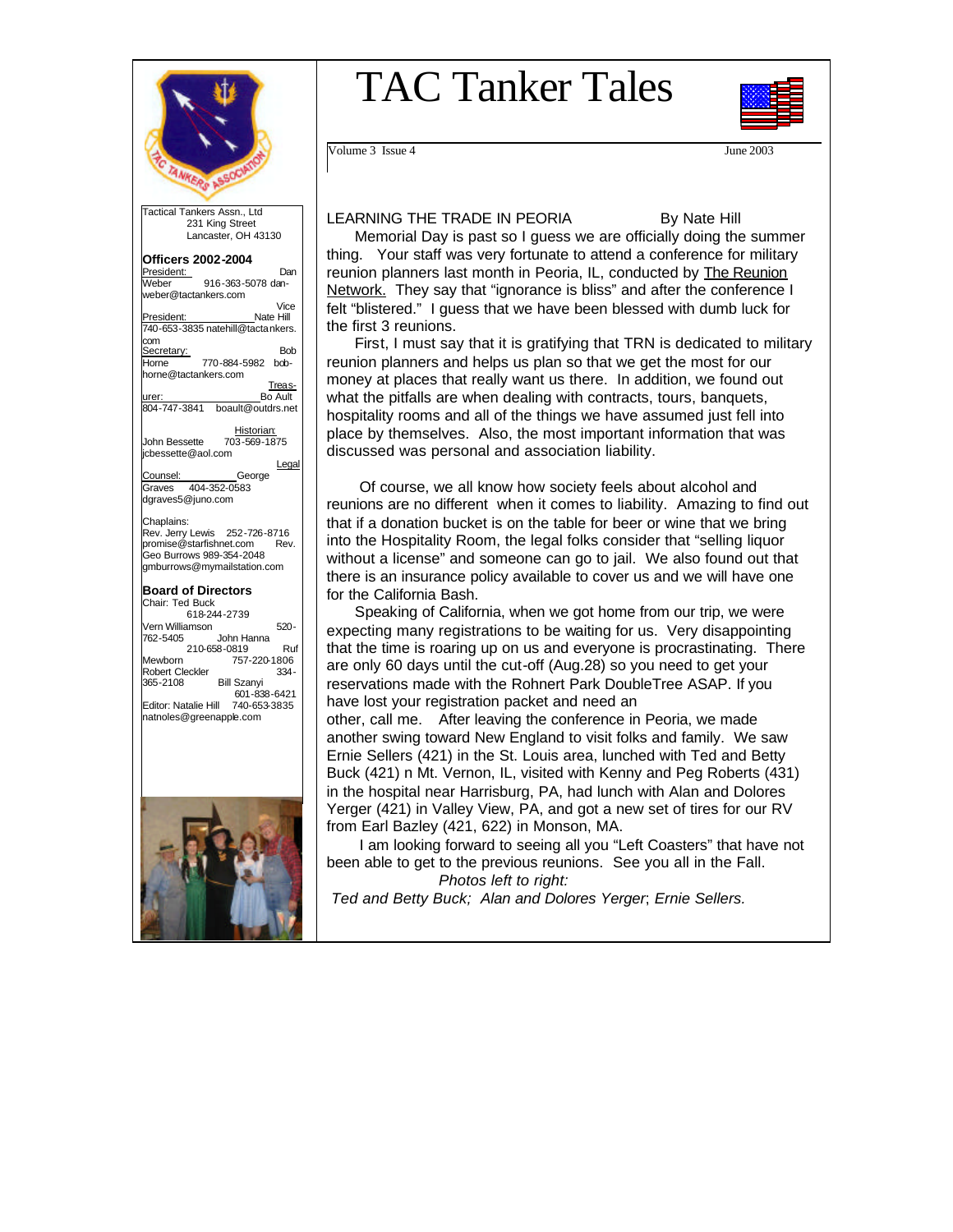### **Sweet Potato Queen Festival and Micro-mini 421st Air Refuelers Reunion By Jim Boyington**

 We'll begin our story with arrival at the home of Tom and Bobbye Blake. Bobbe and I had flown into Memphis via Covington KY. We stayed in Covington two nights and spent an evening with our oldest son Bill, a pilot with Comair. We then flew to Memphis where Bobbye picked us up and drove us to their home and horse ranch in Cherry Valley, AR. (Tom threw that in because he recently bought the great grandson of Triple Crown winner Seattle Slew to stand as Stud to the outstanding thoroughbred mares in the area.) Frank and Arda Boggs joined us there. Burns poem. After a few drinks, we enjoyed a super dinner and then settle down to reminisce.

 The original crew was to include Walt & Cheryl Ratliff, Herb & Arlene Pyle, Bill & Annella Szanyi, Ralph & Betty Kelley, Nate & Natalie Hill, Tom & Joyce Grey, Rod & Jane Schroeder, Art & Maxine Belenzon, Malcolm O'Neal, Louis Smith, and Jack & Judy Ellison. Unfortunately, other commitments preempted their joining us. The Pyle's couldn't make it because Herb had to undergo emergency quadruple by-pass surgery. He's on the mend and back home now sporting a new pacemaker. Arlene welcomes your emails at herbpyle@eaze.net to help her keep him entertained.

The next morning, we boarded the van Tom had leased and headed for Jackson, MS. We stopped at a "Big Boy" and had some breakfast. Tom tried to trick the waitress into serving us champaign, but she handled this Tomfoolery very gracefully. Once we started down the road, Bobbe got out a map and tour guide and noted that there was a bakery that had been featured on Food TV in a town just a few miles off the highway. Ever gallant, Tom accommodated her, so off we went. The Bottletree Bakery in Oxford MS, near the Old Miss Campus lived up to its reputation. We picked up a couple of pies and some great bread. We had a hard time finding room to store this addition in the van. Bobbe and I had baggage for the week, because we would be going on to Florida to visit AF friends there. I had been whining about the side trip, so Arda and Bobbye gave me a hug to shut me up.

 Finally arriving in Jackson, we checked in and proceeded to Jim and Jean Caddell's room for drinks and snacks. Art and Leslie Azamar had learned about the refreshments and joined in the fun. Ralph Holcomb, a friend of Tom's from way back, who can't resist a festival joined us from New Orleans. His expertise on how to troll for beads and a bunch of beads he had left over from Mardi Gras got us off to a great start. This brought our strength up to eleven. We suited up in our costumes and went to dinner. Bobbye and Arda had Dorothy outfits complete with Toto the dog. All the guys except me went as scarecrows. The theme of the Ball was "Irish I was in the Land of Oz, because, because, because." The original plan was for Bobbe to go as the Wicked Witch of the West, but she decided it would be smarter to rest than to continue a late night of merriment. So, I wore the witch outfit and joined co-witch Leslie and our band of merry folks from the Land of Oz.

We piled into a couple of cabs and proceeded to Hals and Mals, the official bar for SPQ gatherings. We encountered many interesting people. Some had originally come to satisfy their curiosity, but had become a bit over enthusiastic and become curiosities. Several "Wannabee Queens" were getting ready to leave. They had great difficulty splitting the check which delayed their departure many minutes. It was obvious seating was at a premium, and our party was eager to get a table. After several minutes passed, I asked if I could take their picture. (All Wannabees want their picture taken more than anything else in the world.) I snapped the photo and mentioned that I already had taken pictures of the other half of the horses. They were not amused and said that my crude remark would just inspire then to linger longer. Not wanting to antagonize them further, I beat a hasty retreat. In spite of my witty remarks, they finally left and our gang got to sit down. Frank ran into a Hottie and we had to take her picture. Likewise, we accommodated some more Wannabees and shot them too.

The next morning we gathered in the lobby for breakfast. Tom and Bobbye had switched to their King and Queen America outfits. Very classy. We piled into Tom's van and proceeded to the scene of the crime. The ladies purchased some "must have" items such as tiaras, boas and hats. We bumped into a military wife who complimented Tom and Bobbye on their super patriotic garb. She looked pretty classy herself, so we shot her and have since sent her the picture to forward to her husband fighting in Iraq. She's replied with a very appreciative email. Even dogs got into the act, so we shot them too. We managed to get a shady spot to watch the parade. The concrete steps left something to be desired, but as my pappy said, "never stand up when you can sit down, never sit down when you can lay down." The parade was well done. The folks were really into the spirit of the day and showed tons of imagination. Whole lot of beads being tossed. Since I was in the super "Wizard" costume (I had ditched the broom) I got a bunch. The SPQ Ball followed, and a ball it was. If you ever feel the need to join some people having real fun get together some friends and toddle on down to Jackson, MS, around the middle weekend of March and join the Sweet Potato Queens in the celebration of St. Patrick's Day. It's genuine. Be careful though, because it's also highly contagious. If you want to know more, read The Sweet Potato Queens Book Of Love and go to their web site at www/sweetpotatoqueens.com.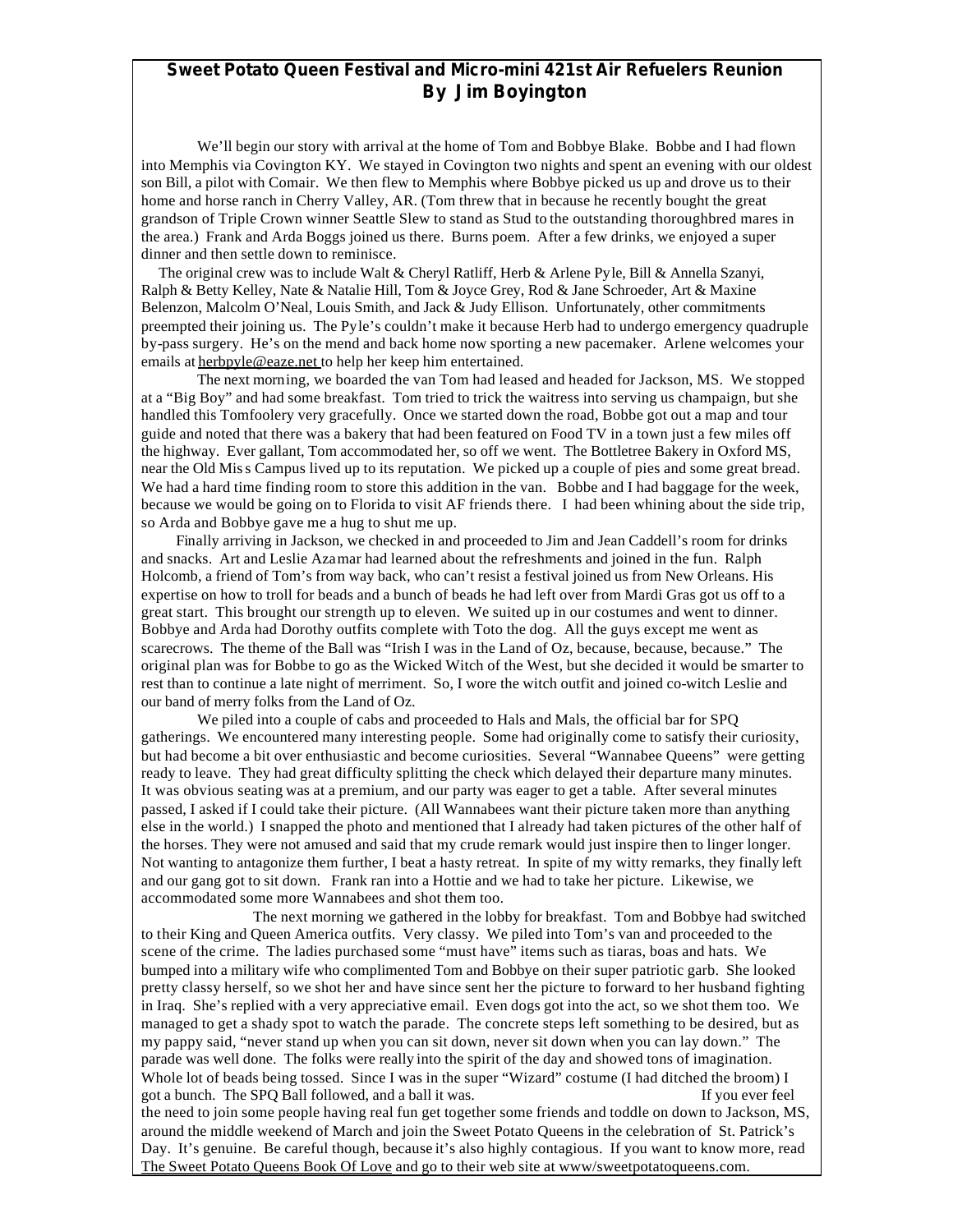## **The President's Corner By Dan Weber**

 At last summer has arrived and many of us are planning our vacations to scenic spots or perhaps just a trip somewhere to see the grandkids. I hope that all of you hitting the road this summer will have a pleasant *com* or by calling (800) 576 and relaxful trip. But there is another opportunity for a trip in late September and that is to attend a reunion of our organization in the wine country's Sonoma Valley. Nate and Natalie have worked hard on this for the membership and I hope that those of you thinking about attending will get the registration forms and hotel reservations made post haste. Time is running out and while we have written about this in the newsletter, as well as via e-mail, and mailed out registration packets long ago, the response has been rather slow. I know many of us are still thinking about our summer plans, but we have to fast forward to early fall.

 We would like to see a big turn out for this reunion especially because it is in response to a number of past comments about not having a reunion on the West Coast. Well, here it is! I have been disappointed in the past about folks living close by to our reunion sites and not bothering to even stop by and say hello. This will be a great opportunity for those of us in the West or on the "Left Coast" to have a 'max effort.'

 In a previous newsletter I mentioned a few 800 numbers and web site URLs for info in regards to the Sonoma reunion and I'll repeat them. The State of California has a lovely guide titled *California 2003 which can be ordered on line at www.visitcalifornia.* **com** or by calling the State Tourism Office at (800) 862-2543. Sonoma  $(800) 862 - 2543.$ 

County, where we will be staying, has a free visitor's guide and this too can be ordered on line at *www.sonomacounty.* 662. If anyone enjoys a glass of wine besides myself then you might want to contact the Sonoma County Wineries Association for their free guide. On line they can re reached at *www.sonomawine.com* or by calling (800) 939-7666. We will have the opportunity to visit a few of the many wineries with the tours that have been set up by  $N & N$ . Lastly, the DoubleTree where we will be staying has

a web site at *www.dtsonoma.com.* The dedication of

the Refueling Operators Memorial at Altus AFB occurred on schedule and our Titus Owen and TP Fowler attended to represent the TAC Tankers Association. Our Historian, John Bessette, provided the names of those in TAC KB-29s and KB-50s who lost their lives in the performance of their duties. The write up on the dedication plus some photos may be<br>found on page 4. Our request for money 4. Our request for money from the TTAL membership exceeded our expectations and we thank all of you who sent in checks for the memorial.

 Once again, please get those hotel reservations made and the completed registration forms and checks back to Nate. Barb and I wish all of you a very pleasant summer and we look forward to doing a little wine tasting with you in late September. Dan W.

Dan W.

#### **New Life Members** Louin Louis<br>
Chapman, Lockeford CA-421(New) Ge-Chapman, Lockeford CA-421(New) rald Ragas, Buras LA-427 Zenon Siekirski, Hampton VA-420, 429 Louis Smith,  $Tallahassee FL 420,421,431 T.O. Williams,$ Blacksburg VA-421,429

 **Welcome New Members** Don Selby, Canton OH-420 Laurence E. Truman, Madison AL-420

### **The TAC Tanker Store for Wine Country** Our squadron patches are here for the

TAC Tankers, 420, 421, 429, 431, and 622nd and will be sold at the Reunion. Those of you wishing to have a 427th patch contact Gil Switzer (912) 922-0701. These patches may be used for caps, shirts, or jackets. Should you wish to have them mailed (the first group), they are \$5.00 which includes postage. At the reunion the price will be cheaper. We also will have special caps for the men and visors for the ladies along with shirts with our TTL emblem all for sale.

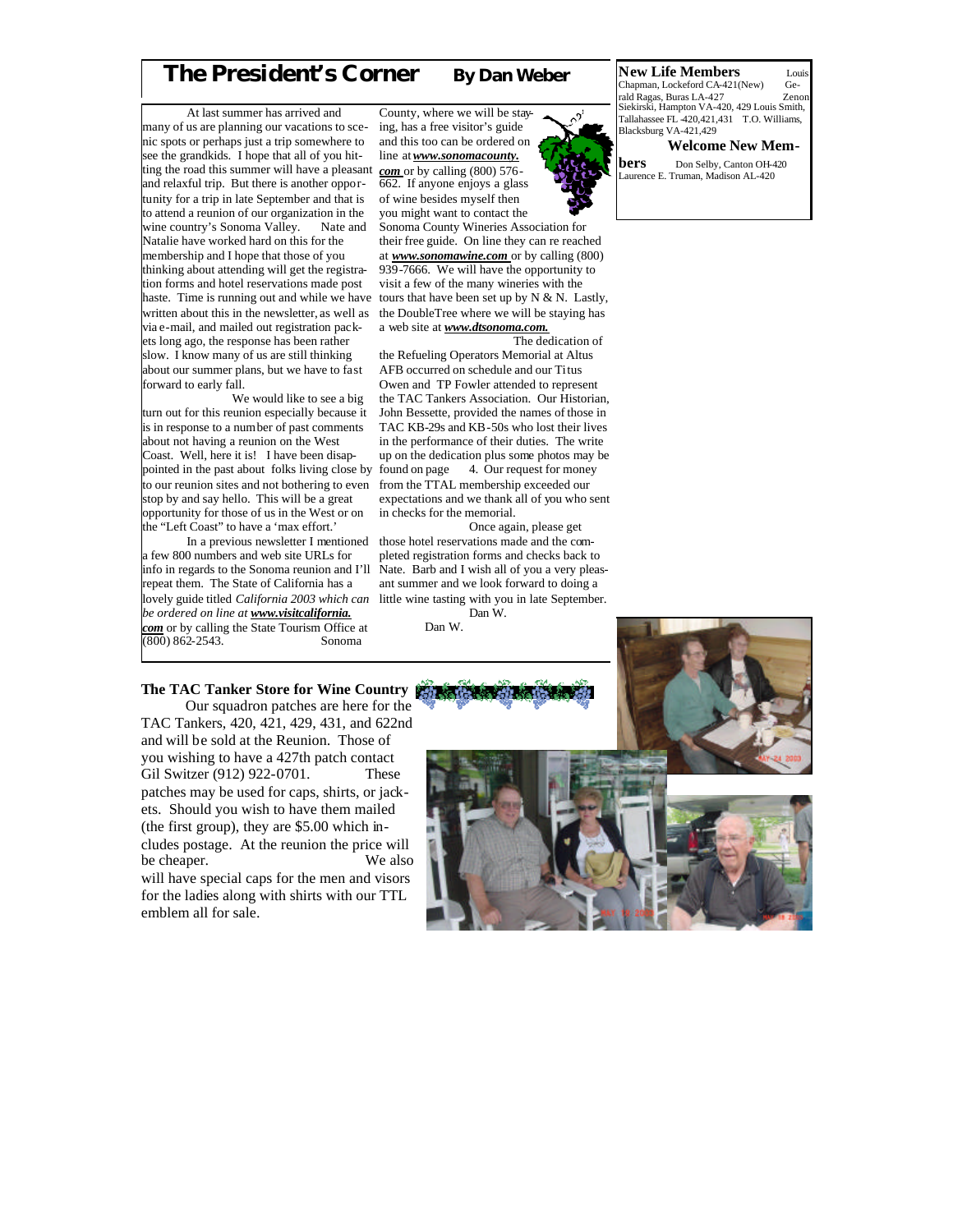

 Well the packets went out and, hopefully, with all the headsup information put in the last several issues, everyone is well aware of the dates, costs, etc for our "Taste of Wine Country" Reunion in the fall. Since

you have the itinerary in hand (plus the last column), I would like to share some other things not mentioned to date. As you know Nate and I journeyed out to Sonoma last August to gather all the menus, prices, tours and so forth to get the agenda set and offer you some options. However, when making contact early this year, with both the hotel and Delta Club at Travis, they told me the MENUS had been changed somewhat. Panic set in, but not for long as I pleaded that we had already set up the packets with meal choices , so…….. They will be offering us what was mentioned in the packet. Only change was the Banquet, where they said it would be much simpler to just have one type salad so that will be the regular garden salad. (Apologies to those Caesar fans) By the way, if there are any SPECIAL DIET NEEDS we should be notified a month early to be sure the chef is alerted.. Color coded meal tickets will be in your Registration folders for you to use at both meals. Those of you who have joined us for the past two reunions know The Drill.

 My next item of concern was the GOLF OUTING on Sunday. I put the nearby Golf Course telephone number on the Schedule mainly to let you know how to get further information. Nate and I aren't golfers, but know that many of you would like to indulge. Sunday may not be your best day, but if you find others who would like to get up a foursome, eightsome, etc, we hope that you will do so. We have prizes planned for any categories you indicate. If anyone out there would like to do some organizing, please contact me and I will be sure there is a sign up in the Hospitality Room Speaking of the HOSPITALITY ROOM. If you have read Nate's article on Page One, you will note that we learned a few tips about having a "Social Gathering" with spirits. Thus, we are considering having a cash bar during our Welcome Reception Sunday evening and/or a hotel waitress or two mingle and get drink orders. We have to get permission to bring in our own nonalcoholic beverages and food items, which we will take care of in our discussions with the hotel.

 The TOURS being offered are going to be closed in early August so that we may confirm the number of buses needed for each day. Anyone who wishes to join a tour after that time will be on a space available only, so please be sure your "reservations" are made early as we don't want to leave anyone behind when the bus drives away. So far the Sonoma and Healdsburg tours are the most popular.

 We will be journeying out to California in Mid September in the RV as there is no way our car would hold all the goodies we have to bring: Registration Envelopes, Door prizes, Banquet center pieces, some grape/wine type quilts, clothing, refreshments, etc. We WILL be in the hotel and parking the RV outside, so as to be available for any questions and problems that may arise. We want YOU to enjoy this area of our country as it is spectacular!!!!!!

### **Facts to Know About Sonoma County**

 **Sonoma Valley** is called the "Birthplace of the California wine industry . **Kenwood** is the home of Sugarloaf Ridge State Park while **Glen Ellen** has the Jack London State Park where The Call of the Wild author lived. The area is also noted for its hot springs resorts in the early 1900's.

**Sonoma** is the historical site of the capital of the independent Republic of California and the Bear Flag Revolt of 1846. Located near the Plaza is the Mission San Francisco Solano De Sonoma (1823), the barracks of the Mexican army (1836) and the home of Gen. Mariano Vallejo (1851).

 **Petaluma** to the east is a town loved by filmmakers (American Graffiti and Peggy Sue Got Married) and a showcase of Victorian homes in the historic center which escaped the 1906 earthquake. Heading northward we find **Cotati,** two miles square and the "Hub of the County." Next is **Rohnert Park** (base for our reunion) which is one of the largest landscaped cities in California. Golf, a performing arts center and the location of the scenic campus of Sonoma State University. **Santa Rosa**, north on Rt.101 is dubbed the "City Designed for Living." It was the home of horticulturist Luther Burbank and "Peanuts" creator, Charles M. Schulz. There is the Railroad Square Historic Center and aviation enthusiasts may enjoy the Pacific Coast Air Museum. We run into **Windsor** on up 101 which was named in 1855 for the grounds surrounding Windsor Castle in England because of the area's pastoral beauty. It produces a \$269 million wine crop with over 50 wineries in a 5 mile radius. It also hosts the county's Hot Air Balloon Classic. **Healdsburg** is nestled between the famous Alexander, Russian River and Dry Creek valleys and is surrounded by over 60 wineries. It has small town charm with Spanish-style plaza plus Lake Sonoma, a 2,700 acre lake. On north is **Geyserville** with its casual Old West personality and buildings from the 1800's. Part of the Alexander Valley is known for its prunes, pears and apples. **Cloverdale** is the last town on Rt.101 in the county and has the North Coast Wine and Visitors Center plus easy access to the Redwood Forest, Russian River and northern California Coastline.

 West of Santa Rosa is **Sebastopol**, Wine Country's "farm-fresh and family-friendly" community. Apple orchards, plus an eclectic mix of cafes, specially stores, new age shops, bookstores and antiques are found here. This part of the county also includes the rural towns of **Forestville, Graton, Occidental, Freestone** and **Valley Ford.** 

The most well-known of the Coastline is **Bodega Bay**, a fishing village and the inland town of **Bodega**, where Alfred Hitchcock filmed The Birds. The Sonoma Coast beaches stretch 13 miles from Bodega Bay to the Russian River touching the areas of **Jenner** and **Ft. Ross.**

 Looking at the Sonoma County Calendar during the end of September and the first week of October there seems to be plenty of activity including the Valley of the Moon Vintage Fest, the Downtown Petaluma Antique Faire, the Annual Beer, Sausage and Chile Fest in Napa and the Alexander Valley Winegrowers First Weekend Event. It is Harvest Time in the Valley and hopefully we can catch some wine crushing.

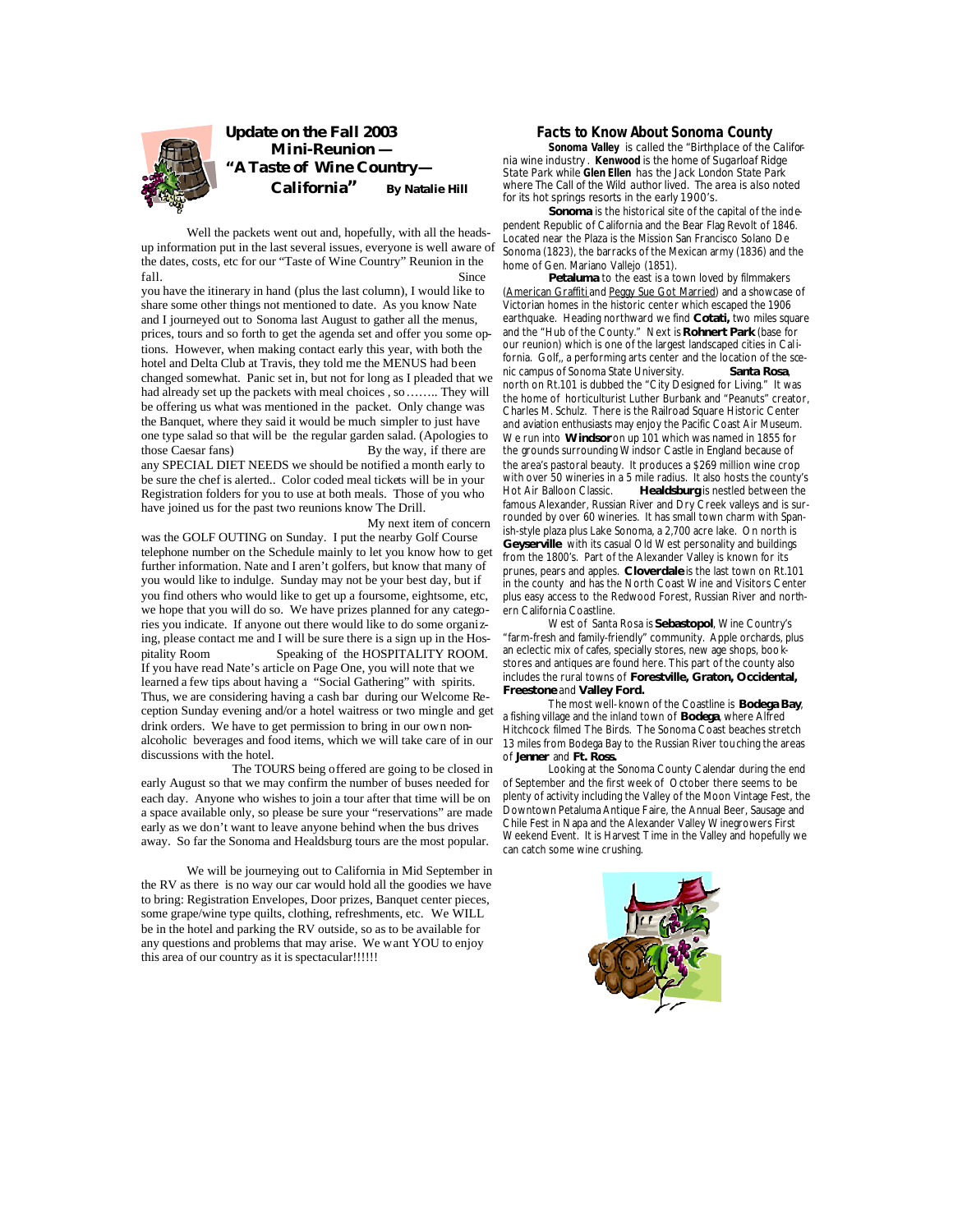### **'Boomers' (Refueling Operators) Symposium and Memorial Report**

 As planned, the Boomers Association held its annual meeting at Altus AFB, Oklahoma on 25-27 April 2003. The "Boomers Association," is a group of active duty and former air refueling operators, who hosted their annual gathering this year at the home of the USAF's air refueling training operations. This year, a special memorial was dedicated to all air refueling operators who have lost their lives in the line of duty. Actual groundbreaking for the memorial took place last November sparked by the efforts of MSgt Dave Monk, an active-duty instructor at Altus. Among the more than 135 aircrew to be honored will be the 26 KB-29 and KB-50 tactical tanker RO's who lost their lives in twelve accidents between 1957 and 1964. Below is a list of all those men honored: **KB-29 Super Fortress** 7 Jul 51-TSgt Henry H. Hill, 1stLt Jack W. Kern, Cpl Reginald F. Russell, SSgt Scott L. Wallace 10 Jul 53- Sgt Walter F. Olsen 26 Dec 56- TSgt Thurman Ranier 10 Jan 57-TSgt Edward C. Clemons, SSgt Michael B. McIntosh 2 Feb 57- MSgt Lawrence M. Grigory, A2C<br>Arthur B. Kosier, A3C Frank-Arthur B. Kosier. lin D. Schweigert **KB-50 Super Fortress** 13 Mar 57 - A2C Robert E. Craig,  $\overline{A2C}$  Billy B. Rose 8 May 57 - A3C Donald E. Cosper, SSgt Thomas E. O'Connor 13 Aug 58 - A2C Francis C. Hermance Jr., SSgt Norbert T. Knulty 22 Jan 59 - A2C Ignacio W. Sanchez, TSgt Wayne M. Souder 4 Aug 59 - A2C Thomas M. Payton 18 Oct 60 - SSgt Hardin A. Bailey, A2C Thomas J. Lane, A3C Michael W. Miller  $5$ Mar 61 - SSgt Harold D. Meeusen, A<sub>2</sub>C Clifton C. Tabor 8 Jan 62 - A2C Paul M. Clawson,<br>A2C Carlton A. Link, SSgt Billie A2C Carlton A. Link. D. Moore 9 Feb 62 - A1C Guy Powell, A2C Ralph E. Reutz 20 Dec 62 - SSgt Robert T. Craig, SSgt James R. Hayes  $13$ Aug 64 - SSgt Walter B. Hickman Jr., SSgt Carey A. Livingston.

Representing the TAC Tanker



Association at the festivities were Titus Owen (429th), and TP Fowler (421st), our photographers. Historian John Bessette was instrumental in supplying the 29 names of our KB-29 and KB-50 crew members.

 MSgt Dave Monk, the Memorial coordinator dropped us a line thanking our group for its participation and contribution to the marble monument. He added "The dedication was a HUGE success, we read all 113 names, the wing commander and I placed a wreath after we unveiled the memorial, 21 gun salute, bugler played taps, there was a fly-by from a KC-135R with the boom down, and cake and THE FLAG OF THE UNITED STATES punch afterwards.

"I estimate about 500 peo-

ple showed up for the dedication, not a dry eye in the crowd. Listening to the many stories after was a real treat."

 The Boomers Assn. published a very informative newsletter called Midwest Boom News and Picnic Notice which many of you may receive. Roy Marler sent us a copy and it was impressive to learn of all the many activities of their organization. News of picnics, golf outings, the 2003 Symposium report, Monk's report, and reunion news INCLUDING a plug for our reunion in Sonoma. Thanks., Roy!

### (June 14th)

I am the flag of the United States of America My name is Old Glory.

I fly atop of the world's tallest buildings. I stand watch in America's halls of justice. I fly majestically over institutions of learning. I stand guard with power in the world. Look up and see me.

**I** I and the second state  $\mathbf{I}$ stand for peace, honor, truth and justice. I stand for freedom I am confident. I am arrogant. I am proud.

When I am flown with my fellow banners, My head is a little higher, My colors a little truer.

I bow to no one!



Author Unknown.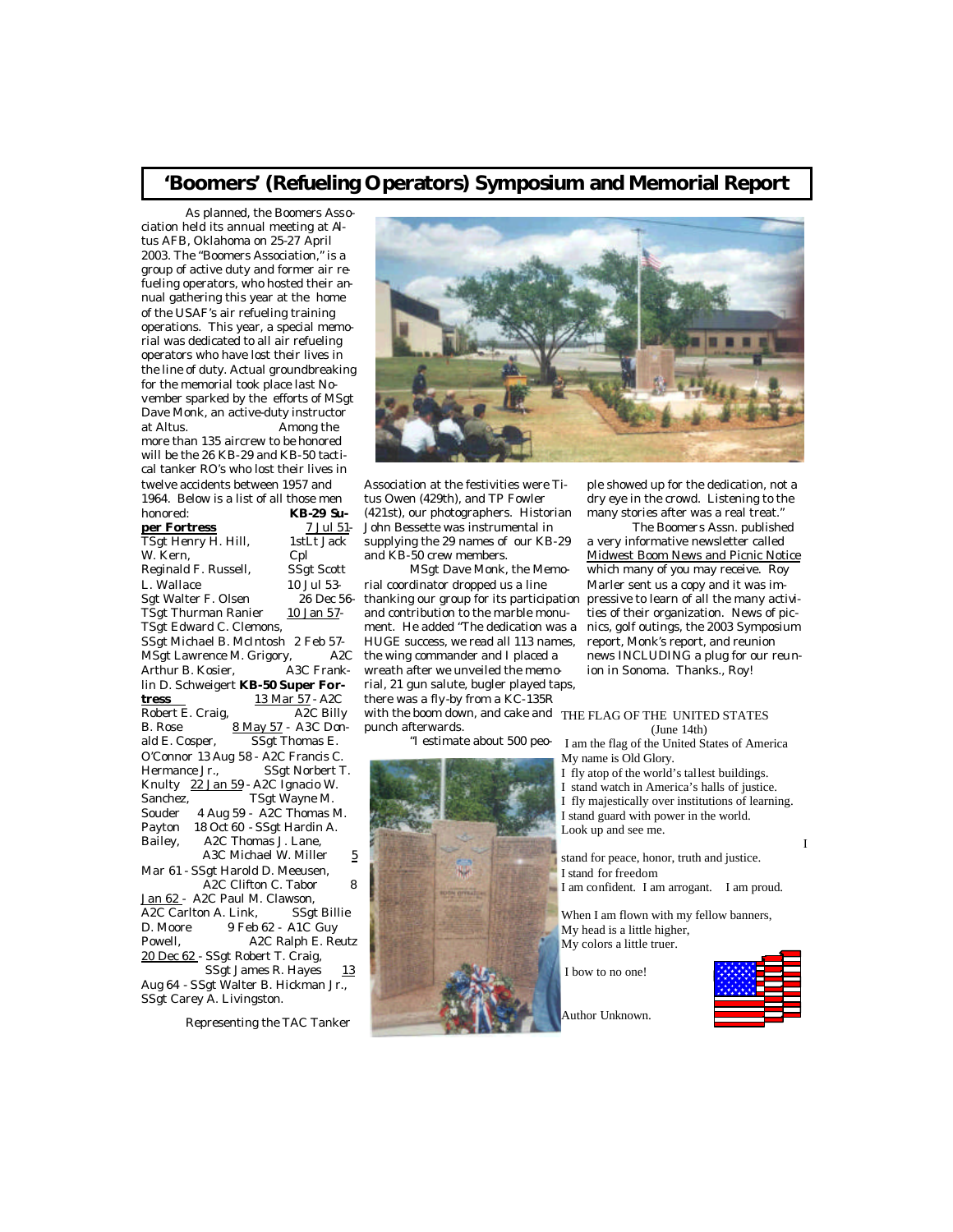### **Letters Received From Our Newer Members**

*Editor's Note:* This is a continuation of the column begun in the last issue.

Gerald A. Brooks of Woodland Hills CA (March 2003)

 Retired and living the good Life in So. Calif. (winters) and Summit County, CO (summers) plus a couple months during the year in Boise ID. I was one of the first navigators assigned to the 427th at Warner Robins GA and I designed the original logo with the flying St. Bernard.

#### $\overline{\phantom{a}}$  , and the contract of the contract of the contract of the contract of the contract of the contract of the contract of the contract of the contract of the contract of the contract of the contract of the contrac Louis H. Chapman of Lockeford CA (March 2003)

 Last duty station– Turner AFB, Albany, GA 1960-62, Discharged June '62. Returned home to So. California and employed by Certified Grocers of Calif.– worked warehouse and as a driver. Married 1965 and have 2 sons and 6 grandchildren. Wife deceased in 1990, remarried 1994. Transferred to No. Calif. in 1989 and retired in 1999. Enjoy fishing, bowling, and RV travel. Time and attention divided between wife, 3 dogs and 2 horses. Life is Good! ———————————————

### Robert W. Harris of Seattle WA (July 2002)

 Retired April, 1972, 4 years 3rd AF (UK), 1 year Viet Nam, 8 years Air Material Command, 7 years in TAC Tanks. Enjoying life in beautiful Seattle now that summer weather is here. (In 431, 427, 429, and 622.)

#### ——–—–—–—–—–—–—–—–— Hugh G. (Gene) Howell of Maryville TN (2001)

 I was with the 306th AREFS at Mac Dill AFB, Tampa FL and a refueling operator in the 420th AREFS at Sculthorpe, England (12/56-10/59). I worked for Norfolk Southern Railroad for 30 years. I retired last Sept. I was born in Alabama and lived in Atlanta for 5 years before moving to Maryville in 1969. Been here ever since.

### Archie L. Kirkham of Longwood FL (2001)

———–—–—–—–—–——–——–—

 Married 42 years, 7 children, 11 grandchildren. Master carpenter, retired. Hobbies: fishing. (*Won the award for most grandchildren at the Tampa Reunion)* 

 *—————————————————–* E. Keith Michal of Pharr TX (2001) tired from teaching at Ohio State University. I was in the 429th from 1956-1959 serving as a pilot.

### Horace J.A. Odom of

Ontario CA (May 2002) I spent six years at Langley, arriving in 1959 and leaving in 1965. I was grounded for an enlarged heart. I was then assigned to Areospace Ground Equipment as an AGE repairman. I retired in March '72 at Travis Reciprocating Engine Mechanic for 19 years and spent my last 8 ARB, CA after going into Project Transition to be trained as a Wastewater Treatment Plant Operator. After spending 20 year, 14 days, I went to work for Los Angeles County Sanitation District as a WTPO. I finally retired after 20 years with LA County. I am now in permanent retirement pursuing my hobby as a photographer. ————————————

Don A. Selby of Canton Ohio (April 2003) Served with the 420th AREFS between American Legion. 1957 and 1960 at RAF Sta. Sculthorpe, England. I worked in the Sqdn Office as a personnel clerk before being assigned to the 47th Bomb Wing Hqtrs. I am semi-retired, but still keep busy in my

antique refinishing business. Married with one son who is currently pursuing a PhD in History. Currently active in a Military Re-enactment Group. I am portraying a combat cameraman during WWII in Germany and also an Airman from my period of service. The uniform depends on the activity.

 $\overline{\phantom{a}}$  , and the contract of the contract of the contract of the contract of the contract of the contract of the contract of the contract of the contract of the contract of the contract of the contract of the contrac Tobey P. Smith of Goodlettsville TN (February 2002)

 Went in the AF in March of '62, Lackland AFB, San Antonio, TX and from there to Sheppard AFB, Wichita Falls, TX to attend aircraft general school. Then went to the best AF Squadron in the US, or at least I think so. In the 431st I was assigned to SSgt Jerry Walker as his asst. crew chief. After a few months, Sgt Walker was reassigned and I became the crew chief of A/C 49- 380. I went to many places on that Plane: Hawaii, California, Bermuda, Azores, Elmendorf AFB, Alaska, etc. was placed on flying status and was flying in a SAC KC-135 watching the boom operator refuel a B-52 when President John Kennedy was shot in Texas (to get my time for flight pay). After the 431st was dissolved I went to the 314th Troop Carrier Wing at Sewart AFB, TN and chose discharge. I went to work for a construction company, then went back to Conn. With my wife and got a job at Avco Lycoming in Stratford, building L13 and L15 jet engines for Huey Cobra's in the Vietnam War. At the same time I was a part-time/full-time police officer in Seymour, CT. Six years later we

moved back to Nashville, TN where I held several different jobs until I went to work in a food warehouse which sold out to another and they in turn sold out to Fleming Foods which no supplies all food to K-Mart stores. I have been with Fleming for 15/2 years and also have my own home improvement company. My wife and I have been married since May 1966 and have been through many things together: her cancer and arthritis. ————————

————————– Ralph E. Squire of Westminster Married Gloria 6/24/61-40

years. Have 5 children (3 girls and 2 boys) and 11 grandchildren. Owned a small grocery store and was the Town Marshall/water system maintenance & collection/street maintenance & snow removal for the town of Westcliffe before getting into the Rural Electric where I started as a Lineman. Went from Engineering to Re- Operations Manager to to General Manager then to Asst. Gen Mgr. Of Western United Electric Supply which is the Co-op owned electric utility materials supply house for the mountain states. Retired 3/31/01.

Laurence E. Truman of Madison AL

(Dec 2002) I entered the USAF Jan. 6, '55 and retired at Scott AFB, Belleville, IL Nov. 1, 1981. I was a years as a Jet Engine Mechanic. I helped close RAF Bovington '62 and was transferred to RAF Sculthorpe in Dec. '62. I was there when we transferred all the KB-50s back to the states. I left RAF Sculthorpe in May '64. I went to work for Civil Service in St. Louis in Feb '82 with the Army. I got moved in '97 to Huntsville AL where I retired from Civil Service, Oct. 2001. Since then I spend most of the time working with the VFW, VVA, DAV and

To be continued next issue……...

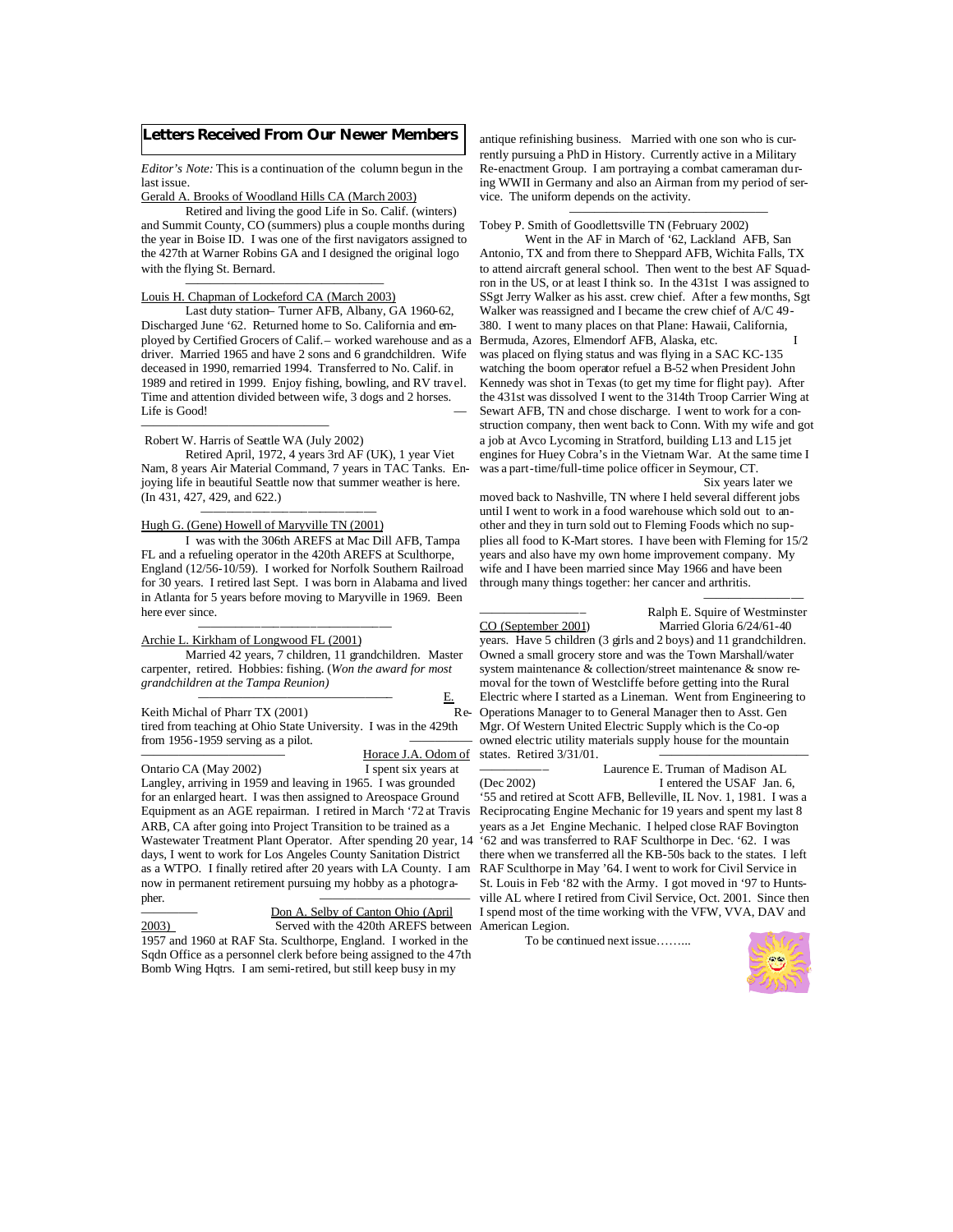### **Recollections Continued**

 By "Walt" Larimer, USAF Retired, Navigator 420th AREFS, 1957-59

 I was assigned to the 420th Air Refueling Squadron , RAF Sculthorpe, Norfolk, England from 1957 through 1959 as a KB-50 and KB-50J navigator. The 420th was a wonderful fling organization with which to be associated. If you enjoyed flying, there were plenty of opportunities to accumulate lots of flying hours. We supported all the F-100, F-101, and B/RB-66 air refueling requirements in the USAFE operational area which, very often, required numerous TDYs to Spain, Italy, Libya, and Morocco.

 The inclement flying conditions during winter in North and Central Europe, frequently required the fighter wings to deploy to sunny bases in the Southern USAFE area to carry out their daily bombing and gunnery proficiency requirements. The 420th was the only probe-and-drogue air fueling outfit in Europe and thus was the only organization available to support these USAFE air refueling missions as well as those over the Azores Islands during the many deployments of F-100 and B/RB-66 Wings to and from the USAFE area. Most of the aircraft commanders in the 420th were older men and were extremely proficient in both leadership and flying skills. Most had SAC KC-97 backgrounds and thousands of hours in the SAC bomber air refueling business. They knew and sincerely appreciated the importance of crew integrity and individual crewmember professionalism. Prior to my assignment to the 420th, my previous operational background had been largely in TAC light bomber aircraft (B-26s and B/RB-57s). Several of my pilots in light bombers, including some "combat seasoned" in Korea, seemed to me to be too "happy-go-lucky." Several took unwarranted risks to s how off their flying abilities and (careless) courage. Quite understandably, these same light bomber pilots were prone to aircraft incidents and accidents.

Before I had accumu-

lated a total of 1000 hours as a young Air Force navigator/ bombardier in TAC's light bombers, I had been involved in **five**  major aircraft accidents. Two of these accidents required jet bailouts under very perilous circumstances. Fortunately, I only incurred minor injuries but these accidents left me with the distinct impression that this particular TAC bomber squadron had a few pilots that were literally and figuratively "accidents looking for a place to occur." Thus, it was a very pleasant experience for me to come to the 420th and find intellectually sober, serious, and very experienced aircraft commanders who flew "by-the-book" and resolved every genuine and simu-

lated airborne emergency with cool and steady expertise. Our steady experience of the steady experience.

*Small World Item from Bob (Willy) Wilhite On April 20, 2003, Willy wrote the following in our TAC Tankers Guestbook on the Website.* I live in north central Wisconsin, actually rural Scandinavia, WI. Went to South Bend, IN to visit daughter and grandkids for **G**io South Bend, IN to visit daughter and grandkids for<br>Geaster. Stopped for breakfast at a little café on south side of South Bend (at Sally's). There was a gent wearing a retired AF patch on his jacket. I had retired AF cap Anyway it was Herbert Crone who was in the 622nd. I was in the 421st. We both belong to this organization. What's the chances?

₽₽₽₽₽₽₽₽₽₽₽₽₽₽₽₽₽₽₽₽₽₽₽₽₽₽₽₽₽

squadron commander insisted that flying safety be deeply embedded in and practiced by all crew members.

 In the 420th, every crewmember on our KB-50/KB-50J was expected to carry out his duties with excellence, pride, and professionalism. The finest aircraft commander I ever had in my operational career was the one I had in the 420th and, unfortunately, I have not had contact with him since that time 42 years ago. Hopefully, becoming a member of the TAC Tankers Association, will help me locate that long lost crewmember and friend. In my final year at RAF Sculthorpe, my crew was selected to be the Squadron's Standboard Evaluation crew and in that capacity, we flew with all the other KB-50J crews in order to check out their proficiency. This gave me the opportunity to really know, understand, and appreciate the flying abilities of most all the aircrew members within the 420th. It also gave me the opportunity to witness and participate in several different and very memorable air refueling missions collecting several interesting stories along the way.

 While stationed in England, I applied for postgraduate training at the Air Force Institute of Technology (AFIT), Wright-Patterson AFB, OH and, at the end of my tour in England, was transferred to AFIT to undertake this training. This postgraduate training essentially ended my operational career and, except for my tour in Southeast Asia (1969-1970), the remainder of my Air Force career was involved in research and development, program management, and acquisition management at higher headquarters, Headquarters USAF, and as a "purple suiter" within the Office of the Secretary of Defense.

 After AFIT graduation in 1960, my first job assignment was with the B-58 Systems Program Office, Wright-Patterson AFB, OH as a program manager for avionics equipment being designed, produced, and installed in the supersonic B-58 "Hustler" aircraft. That assignment marked my first assignment and living experience in Ohio with two more to follow in later years.

 I retired from the USAF in 1983 with over 31 years of active duty and resided in the Northern Virginia area at the time. Following Air Force retirement, I was employed by Litton Guidance & Control Systems Division (of Litton Industries, Inc.) in Washington, DC, as their Director for Air Force Requirements. Then, in 1991, Litton requested that I move to the Dayton areas, to become their Midwest Region Manager, and to manage their Dayton, Ohio office. I retired from Litton Industries in 1997, but have remained busy ever since pursuing my hobbies (gardening, locksmithing, and traveling).

**Greetings from the Bahamas**! (Another Mini) Ed & Judi Call and Frank & Joyce Gawell joined Ed (Ted) & Judy Clisby at their condo on Treasure Cay, Abaco, an island just east of Grand Bahama. Ted brings everyone over in his Beech Debonair, one couple at a time. Many of the 427th became 774th Troop Carrier at LAFB, VA. So Ralph & Jane Galante of the 774th also joined us. We enjoyed a week of fresh sea food , great beach sitting and walking, bike riding, boat trip to Green Turtle Cay (where Ed Call's daughter, Amy, got married many years ago), and a fun filled game of dominoes every night. Tom & Sue Westhafer could not make it this year, due to a building project at home. It looks like it could be an annual event.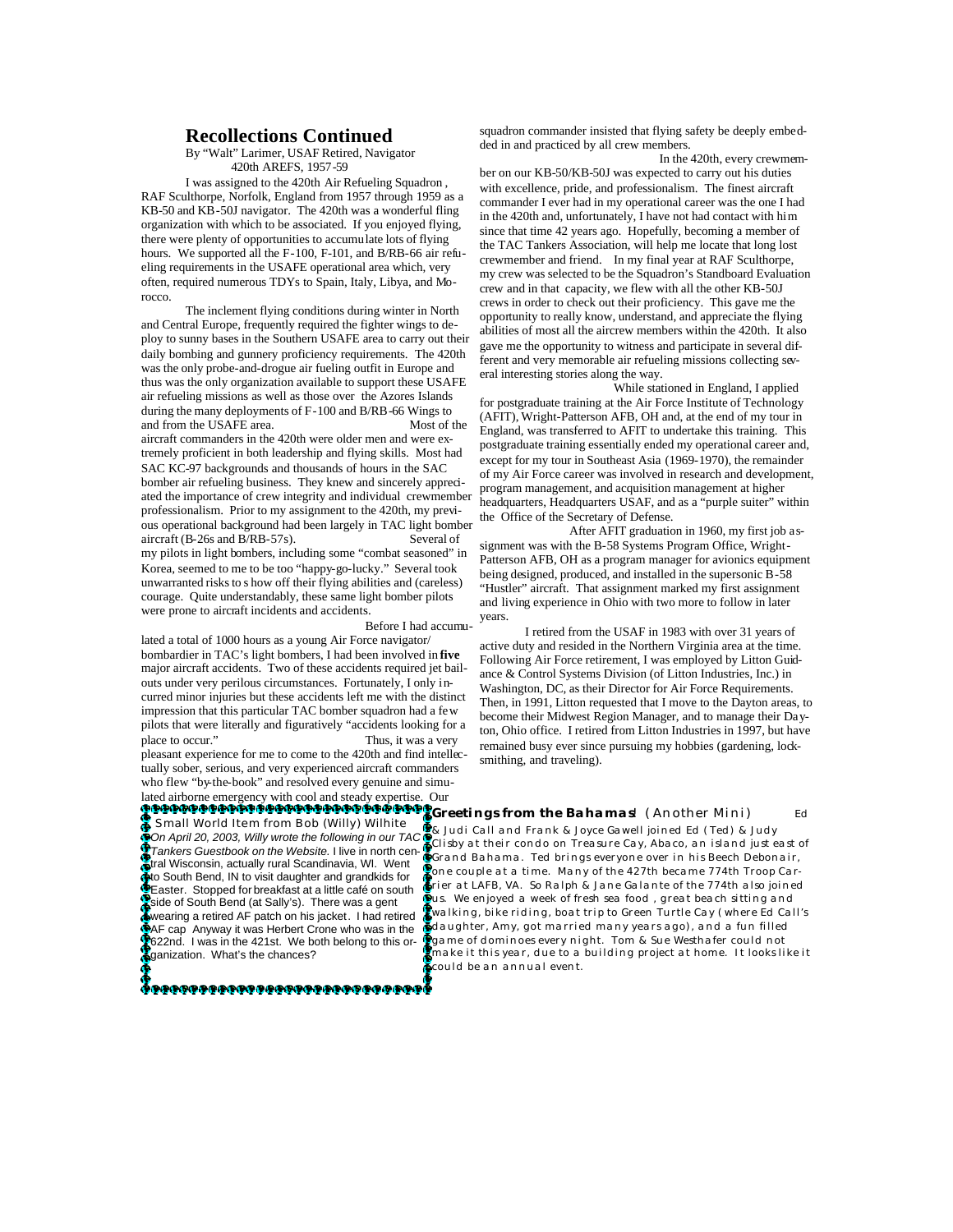

 *Word was received from Polly Donner that Paul Donner of the 421st died on March 24, 2003 due to congestive heart failure and diabetes. He was a resident of Navarre, FL.* 

 A note from Bill Dekker in Fairfield CA: "On the 4th of April, I wasn't feeling too perky. I admitted myself into Kaiser in Vallejo, CA They sent me to San Francisco for an angiogram. I went into operating room the next morning. They sliced me and diced me and left me with quad bypass. I got home today (4/15/03). Everything worked out OK. I don't remember what went on between the 5th and 15th. I am on vicodan and still a little bit goofy. I had 68 emails waiting for me so I am taking the easy way out and answering enmass. I will be down for about 8 weeks. Keep the mail coming, but not too may corny jokes. To all those that already knew thru word of mouth, thank you for all the cards and prayers. I love you all, Bill"—*this was an email sent to friends and several TAC Tankers. Major(RET) Frank J. Gorski Jr. passed away 2 May 2003 at the Swedish Medial Center in Seattle WA. There was a funeral mass at St. Thomas Catholic Church in Tukwila WA. Frank's final resting place was to be at the Southern Wisconsin Veterans Memorial Cemetery in Union Grove WI. The announcement came from "the Gorski Boys and Sue."*

 Last issue we reported the passing of Lorraine Polson. Now we hear from Maggi Iverson once more with news that Lt.Col. (Ret.) Warren Polson left us on May 1, 2003 in Navarre, FL. "This is a very special man, we will miss both Warren and his wife Lorraine," notes Maggi.



**Pictured above with the 622nd Reunion in Tampa:** Kneeling: Dick Hilty, Stan Lee, John Needham, Bob Cleckler, Dick VanderHaidan, Gene Ficken, and Fred Hagan.

 Standing: Snuffy Smith, Bones Kanter, Charlie Harrell, Boyce Mayo, Herb Crone, Walker Cullop, Dan O'Shea, Arlin Anderson, Druby Robichaux, Peon Fleenor, John Robida, John Barr, Roger Tollefson, Burl S. Holdt, Jerry Abbe and Tom Powers.

**I'M GLAD YOU ARE IN MY DASH——** I read of a man who stood to speak  $\ddot{a}$  a friend He He He He He He He He He He He  $\ddot{b}$ Freferred to the dates on his tombstone From the be-**Example 1** aginning...to the end. He noted that first came his date of birth And spoke the following date with tears, But he said what mattered most of all Was the dash between those years. **水水水流的烟烟烟出现在水水水水水流的烟烟烟烟出现在水水水水流的烟烟烟出现在水水水流流的烟烟出现3**  $\frac{1}{2}$ (1934-1998) For that dash represents all the time That he spent alive on earth… And now only those who loved him Know what that little line is worth. For it matters not, how much we own; The cars...the house...the cash, What matters is how we live and love And how we spend our dash. So think about this long and hard… Are there things you'd like to change? For you never know how much time is left, That can still be rearranged. If we could just slow down enough To consider what's true and real, And always try to understand The way other people feel. And be less quick to anger, https://www.and.com/ show appreciation more And love the people in our lives Like we've never loved before. If we treat each other with respect, 1.55834444444445584444444 And more often wear a smile... Remembering that this special dash May last only a little while. So, when your eulogy's being read With your life's actions to rehash… Would you be proud of the things they say About how you spent your dash?

### **Air Refuelers Revisit Base, Hold Reun-**

**ion(***Here is an excerp from an article in the Tampa Tribune sent to us by Bob Clecker (dated April 13, 2003)* Members of the 622nd Air Refueling Squadron returned to MacDill Air Force Base last week to remember 1962, when the squadron was sent from Lousiana to support bombers in Tampa during the Cuban Missie Crisis. It's always nice to be welcomed back to bases," said Bob Cleckler, 69, who retired from the Air Force as a master sergeant. "It feels at home there, and it's nice to meet the people that came after us." Like the KC'135 Stratotankers

now with the 6th Air Mobility Wing at MacDill, the members of the 622nd refueled planes of the time, flying KB-50s. About 45 former members of the unit at-

tended the Tampa reunion. The unit was based at England Air force Base in Louisiana from July 1955 to April